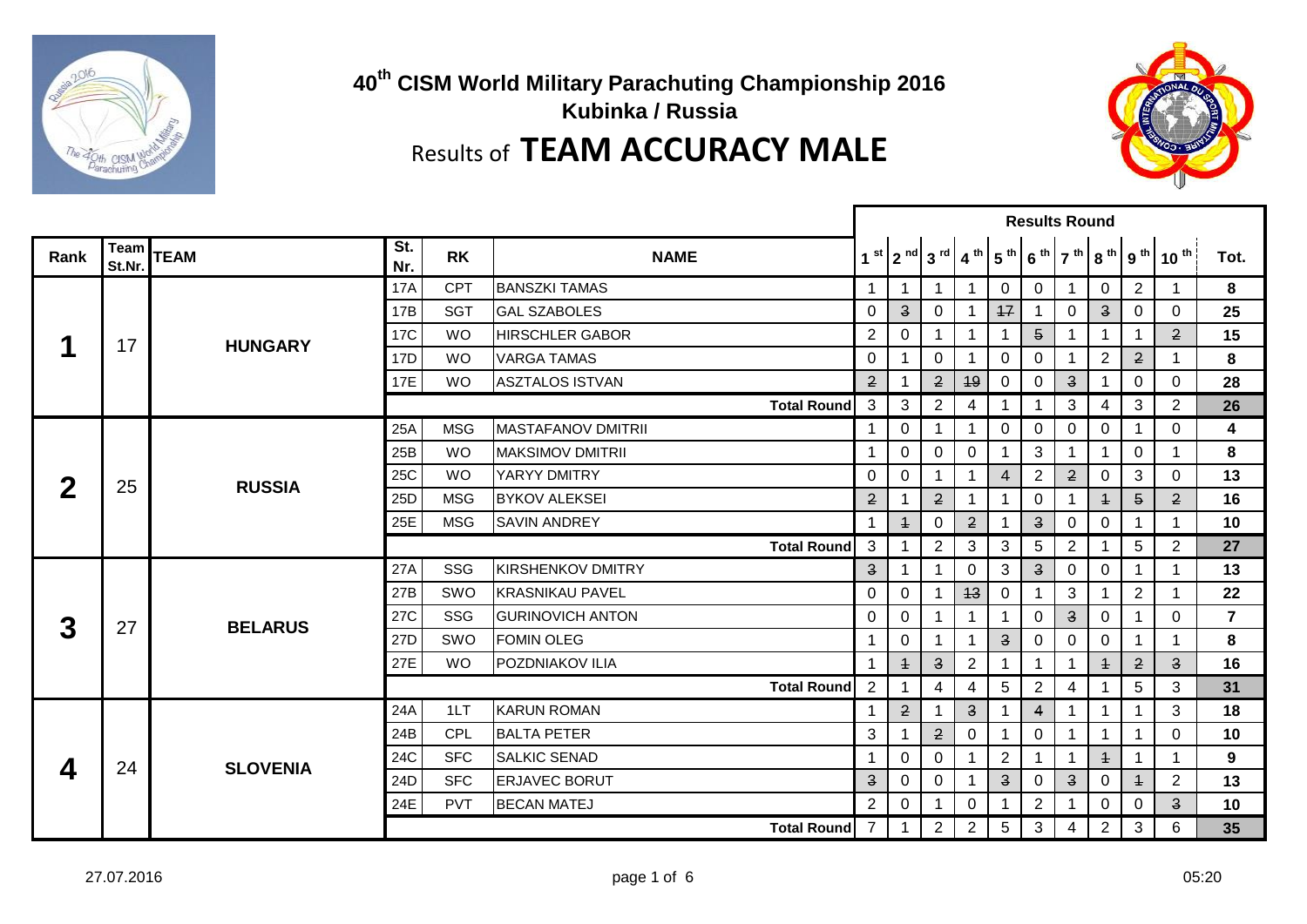|      |                |                             |            |             |                             | <b>Results Round</b>                                                                                                                                                                          |                                                                                                                                                                                                                                                                                                                                                                                                                                                                                                                                                                                                                         |                         |                         |                         |                         |                                   |                         |                         |                |                |
|------|----------------|-----------------------------|------------|-------------|-----------------------------|-----------------------------------------------------------------------------------------------------------------------------------------------------------------------------------------------|-------------------------------------------------------------------------------------------------------------------------------------------------------------------------------------------------------------------------------------------------------------------------------------------------------------------------------------------------------------------------------------------------------------------------------------------------------------------------------------------------------------------------------------------------------------------------------------------------------------------------|-------------------------|-------------------------|-------------------------|-------------------------|-----------------------------------|-------------------------|-------------------------|----------------|----------------|
| Rank | Team<br>St.Nr. | <b>TEAM</b>                 | St.<br>Nr. | <b>RK</b>   | <b>NAME</b>                 |                                                                                                                                                                                               |                                                                                                                                                                                                                                                                                                                                                                                                                                                                                                                                                                                                                         | $1st$   $2nd$   $3rd$   | 4 <sup>th</sup>         | 5 <sup>th</sup>         |                         | $6^{th}$ 7 <sup>th</sup> $8^{th}$ |                         | 9 <sup>th</sup>         | $10^{th}$      | Tot.           |
|      |                |                             | 19A        | OR-8        | <b>LEHNER WOLFGANG</b>      | 0                                                                                                                                                                                             | $\mathbf 1$                                                                                                                                                                                                                                                                                                                                                                                                                                                                                                                                                                                                             | $\mathbf{2}$            | $\mathbf 0$             | $\overline{2}$          | $\mathbf 0$             | $\mathbf{1}$                      | $\overline{0}$          | $\overline{1}$          | $\mathbf 1$    | 8              |
|      |                |                             | 19B        | OR-8        | <b>WEBER ELISCHA</b>        | $\mathbf 0$                                                                                                                                                                                   | $\overline{2}$                                                                                                                                                                                                                                                                                                                                                                                                                                                                                                                                                                                                          | $\mathbf{1}$            | $\overline{\mathbf{3}}$ | 3                       | 3                       | $\mathbf{1}$                      | $\mathbf{1}$            | $\overline{\mathbf{3}}$ | 1              | 18             |
| 5    | 19             | <b>GERMANY</b>              | 19C        | OR-6        | <b>BORN DANIEL</b>          | 3                                                                                                                                                                                             | 1                                                                                                                                                                                                                                                                                                                                                                                                                                                                                                                                                                                                                       | 1                       | $\overline{2}$          | $\overline{\mathbf{3}}$ | $\overline{4}$          | $\overline{2}$                    | 0                       | -1                      | 0              | 17             |
|      |                |                             | 19D        | OR-7        | <b>IKAUTZMANN CHRISTIAN</b> | 8                                                                                                                                                                                             | $\overline{\mathbf{3}}$                                                                                                                                                                                                                                                                                                                                                                                                                                                                                                                                                                                                 | $\mathbf{1}$            | $\mathbf 1$             | $\overline{2}$          | $\overline{2}$          | $\mathbf{1}$                      | $\mathbf{2}$            | 0                       | 1              | 21             |
|      |                |                             | 19E        | OR-8        | <b>WIESNER STEFAN</b>       | $\mathbf 0$                                                                                                                                                                                   | $\mathbf 1$                                                                                                                                                                                                                                                                                                                                                                                                                                                                                                                                                                                                             | $\mathbf 0$             | $\mathbf 0$             | $\mathbf 1$             | $\overline{2}$          | $\overline{1}$                    | $\overline{1}$          | 0                       | $\overline{2}$ | 8              |
|      |                |                             |            |             | <b>Total Round</b>          | 3                                                                                                                                                                                             | 5                                                                                                                                                                                                                                                                                                                                                                                                                                                                                                                                                                                                                       | 3                       | 3                       | 8                       | 7                       | 4                                 | $\overline{2}$          | $\overline{2}$          | 3              | 40             |
|      |                |                             | 14A        | <b>WO</b>   | AL SANQOOR YOUSEF           | $\overline{2}$                                                                                                                                                                                | $\overline{5}$                                                                                                                                                                                                                                                                                                                                                                                                                                                                                                                                                                                                          | $\mathbf{2}$            | $\overline{2}$          | $\overline{2}$          |                         | $\mathbf 0$                       | 4                       | $\overline{2}$          | $\overline{2}$ | 22             |
| 6    |                |                             | 14B        | <b>SSG</b>  | IAL SUWAIDI MATAR SALEM     | 1                                                                                                                                                                                             | $\overline{2}$                                                                                                                                                                                                                                                                                                                                                                                                                                                                                                                                                                                                          | $\mathbf 0$             | $\mathbf{1}$            | $\mathbf{1}$            | $\overline{2}$          | $\mathbf 0$                       | $2^{\circ}$             | 0                       | $\Omega$       | 9              |
|      | 14             | <b>UNITED ARAB EMIRATES</b> | 14C        | <b>WO</b>   | AL SUWAIDI MOHAMED OBAID    | $\mathbf{1}$                                                                                                                                                                                  | 0                                                                                                                                                                                                                                                                                                                                                                                                                                                                                                                                                                                                                       | -1                      | 3                       | $\mathbf 1$             | $\overline{\mathbf{3}}$ | $\mathbf 0$                       | -1                      | 0                       | $\mathbf 1$    | 11             |
|      |                |                             | 14D        | SSG         | <b>AL DARMAKI EISA</b>      | $\mathbf{1}$                                                                                                                                                                                  | $\overline{2}$                                                                                                                                                                                                                                                                                                                                                                                                                                                                                                                                                                                                          | 0                       | $\overline{\mathbf{3}}$ | $\overline{4}$          | $\mathbf 1$             | $\mathbf{2}$                      | -1                      | $\overline{2}$          | $\overline{3}$ | 19             |
|      |                |                             | 14E        | SSG         | AL BALOOSHI ISSA IBRAHIM    | 0                                                                                                                                                                                             | 1                                                                                                                                                                                                                                                                                                                                                                                                                                                                                                                                                                                                                       | 0                       | $\mathbf 1$             | -1                      | $\overline{2}$          | $\mathbf 0$                       | $\mathbf{2}$            | $\overline{\mathbf{3}}$ | $\overline{2}$ | 12             |
|      |                |                             |            |             | <b>Total Round</b>          | 3                                                                                                                                                                                             | 5 <sup>5</sup>                                                                                                                                                                                                                                                                                                                                                                                                                                                                                                                                                                                                          | $\mathbf{1}$            | $\overline{7}$          | $\overline{5}$          | 6                       | $\mathbf 0$                       | 6                       | 4                       | 5              | 42             |
|      |                |                             | 21A        | OR-5        | <b>MAHEU TANGUY</b>         | $\mathbf{1}$                                                                                                                                                                                  | $\mathbf 1$                                                                                                                                                                                                                                                                                                                                                                                                                                                                                                                                                                                                             | $\overline{2}$          | $\mathbf 0$             | $\mathbf 1$             | $\mathbf 0$             | $\ensuremath{\mathsf{3}}$         | $\mathbf 1$             | 0                       | 1              | 10             |
|      |                |                             | 21B        | OR-7        | <b>JEANNEROT THOMAS</b>     | 0                                                                                                                                                                                             | $\mathbf{2}$<br>$\overline{2}$<br>0<br>$\mathbf 0$<br>$\mathbf 0$<br>$\mathbf 0$<br>-1<br>2<br>3<br>$\overline{2}$<br>$\Omega$<br>1<br>$\mathbf 1$<br>$\mathbf 1$<br>$\overline{5}$<br>$\mathbf{2}$<br>$\overline{2}$<br>$\overline{2}$<br>4<br>$\overline{2}$<br>$\overline{2}$<br>$\overline{2}$<br>$\overline{2}$<br>$\overline{2}$<br>0<br>$\mathbf 0$<br>-1<br>-1<br>5<br>3<br>4<br>3<br>5<br>4<br>6<br>$\overline{2}$<br>$\overline{2}$<br>$\overline{2}$<br>$\overline{2}$<br>$\mathbf{1}$<br>$\mathbf{1}$<br>$\mathbf{1}$<br>$\overline{2}$<br>48<br>$\overline{2}$<br>$\overline{2}$<br>0<br>$\mathbf 0$<br>-1 | $\mathbf 1$             | $\Omega$                | 6                       |                         |                                   |                         |                         |                |                |
|      | 21             | <b>FRANCE</b>               | 21C        | OR-8        | <b>ICARBILLET SEBASTIEN</b> | $\overline{2}$                                                                                                                                                                                |                                                                                                                                                                                                                                                                                                                                                                                                                                                                                                                                                                                                                         |                         |                         |                         |                         |                                   |                         | -1                      | 3              | 16             |
|      |                |                             | 21D        | OR-7        | <b>DUPONT MAXIME</b>        | $\mathbf{1}$                                                                                                                                                                                  |                                                                                                                                                                                                                                                                                                                                                                                                                                                                                                                                                                                                                         |                         |                         |                         |                         |                                   |                         | $\overline{2}$          | 3              | 25             |
|      |                |                             | 21E        | OR-7        | <b>VIGNUALES JEAN</b>       | $\mathbf{1}$<br><b>Total Round</b><br>3<br>$\mathbf{1}$<br>46<br>$\mathbf{2}$<br>$\mathbf 0$<br>$\overline{4}$<br>$\mathbf{1}$<br>$\mathbf 1$<br>$\overline{1}$<br>$\mathbf 1$<br>$\mathbf 1$ | $\overline{2}$                                                                                                                                                                                                                                                                                                                                                                                                                                                                                                                                                                                                          | $\overline{3}$          | 14                      |                         |                         |                                   |                         |                         |                |                |
|      |                |                             |            |             |                             |                                                                                                                                                                                               |                                                                                                                                                                                                                                                                                                                                                                                                                                                                                                                                                                                                                         |                         |                         |                         |                         |                                   |                         | 4                       | 7              | 44             |
|      |                |                             | 26A        | <b>CPL</b>  | <b>GULLOTTI FRANCESCO</b>   |                                                                                                                                                                                               |                                                                                                                                                                                                                                                                                                                                                                                                                                                                                                                                                                                                                         |                         |                         |                         |                         |                                   |                         | $\mathbf{2}$            |                | 14             |
|      |                |                             | 26B        | CAR         | <b>CARBONE CLAUDIO</b>      |                                                                                                                                                                                               |                                                                                                                                                                                                                                                                                                                                                                                                                                                                                                                                                                                                                         |                         |                         |                         |                         |                                   |                         | $\mathbf{1}$            |                | 42             |
| 8    | 26             | <b>ITALY</b>                | <b>26C</b> | CPL         | <b>MANGIA FABRIZIO</b>      |                                                                                                                                                                                               |                                                                                                                                                                                                                                                                                                                                                                                                                                                                                                                                                                                                                         |                         |                         |                         |                         |                                   |                         | $\overline{1}$          |                | 12             |
|      |                |                             | 26D        | <b>LTC</b>  | <b>FILIPPINI PAOLO</b>      | 5                                                                                                                                                                                             | 0                                                                                                                                                                                                                                                                                                                                                                                                                                                                                                                                                                                                                       | $\mathbf{2}$            | -1                      | 0                       | 1                       | $\overline{1}$                    | $\mathbf{2}$            | -1                      |                | 13             |
|      |                |                             | 26E        | <b>WO</b>   | <b>TRESOLDI GIUSEPPE</b>    | $\overline{2}$                                                                                                                                                                                | $\mathbf 0$                                                                                                                                                                                                                                                                                                                                                                                                                                                                                                                                                                                                             | $\mathbf{1}$            | $\mathbf{1}$            | $\mathbf 1$             | $\mathbf 0$             | $\mathbf 0$                       | $\mathbf{1}$            | $\mathbf 1$             |                | $\overline{7}$ |
|      |                |                             |            |             | <b>Total Round</b>          | 9                                                                                                                                                                                             | $\mathbf 1$                                                                                                                                                                                                                                                                                                                                                                                                                                                                                                                                                                                                             | $\overline{5}$          | 5                       | $\sqrt{5}$              | $\mathbf{2}$            | 3                                 | 4                       | 4                       | 0              | 38             |
|      |                |                             | 22A        | 1LT         | <b>JIROUSEK LIBOR</b>       | $6 \,$                                                                                                                                                                                        | $\overline{2}$                                                                                                                                                                                                                                                                                                                                                                                                                                                                                                                                                                                                          | 1                       | $\mathbf 0$             | $\mathbf 1$             | $\overline{5}$          | $\mathbf 0$                       | $\overline{\mathbf{3}}$ | $\overline{2}$          |                | 20             |
|      |                |                             | 22B        | <b>WO</b>   | <b>SMESNY PETR</b>          | $\overline{2}$                                                                                                                                                                                | $\overline{2}$                                                                                                                                                                                                                                                                                                                                                                                                                                                                                                                                                                                                          | $\overline{0}$          | 17                      | -1                      | $\overline{2}$          | $\mathbf 1$                       | $\mathbf 0$             | 1                       |                | 26             |
| 8    | 22             | <b>CZECH REPUBLIC</b>       | 22C        | <b>WO</b>   | <b>PAVLICEK JAKUB</b>       | $\overline{2}$                                                                                                                                                                                | 0                                                                                                                                                                                                                                                                                                                                                                                                                                                                                                                                                                                                                       | 1                       | 4                       | $\overline{\mathbf{3}}$ | $\mathbf{1}$            | $\overline{4}$                    | $\mathbf 0$             | 0                       |                | 15             |
|      |                |                             | 22D        | <b>SSGT</b> | <b>IKRIZ MILOSLAV</b>       | $\overline{2}$                                                                                                                                                                                | $\overline{\mathbf{3}}$                                                                                                                                                                                                                                                                                                                                                                                                                                                                                                                                                                                                 | $\overline{\mathbf{3}}$ | $\overline{2}$          | $\mathbf 1$             | $\mathbf 1$             | $\mathbf 0$                       | $\overline{2}$          | 0                       |                | 14             |
|      |                |                             | 22E        | <b>WO</b>   | <b>SORF OLDRICH</b>         | $\overline{2}$                                                                                                                                                                                | 0                                                                                                                                                                                                                                                                                                                                                                                                                                                                                                                                                                                                                       | $\overline{2}$          | -1                      |                         |                         | -1                                | $\mathbf 0$             | -1                      |                | 9              |
|      |                |                             |            |             | <b>Total Round</b>          | 8                                                                                                                                                                                             | 4                                                                                                                                                                                                                                                                                                                                                                                                                                                                                                                                                                                                                       | 4                       | $\overline{7}$          | 4                       | 5                       | 2                                 | $2^{\circ}$             | $\overline{2}$          | $\Omega$       | 38             |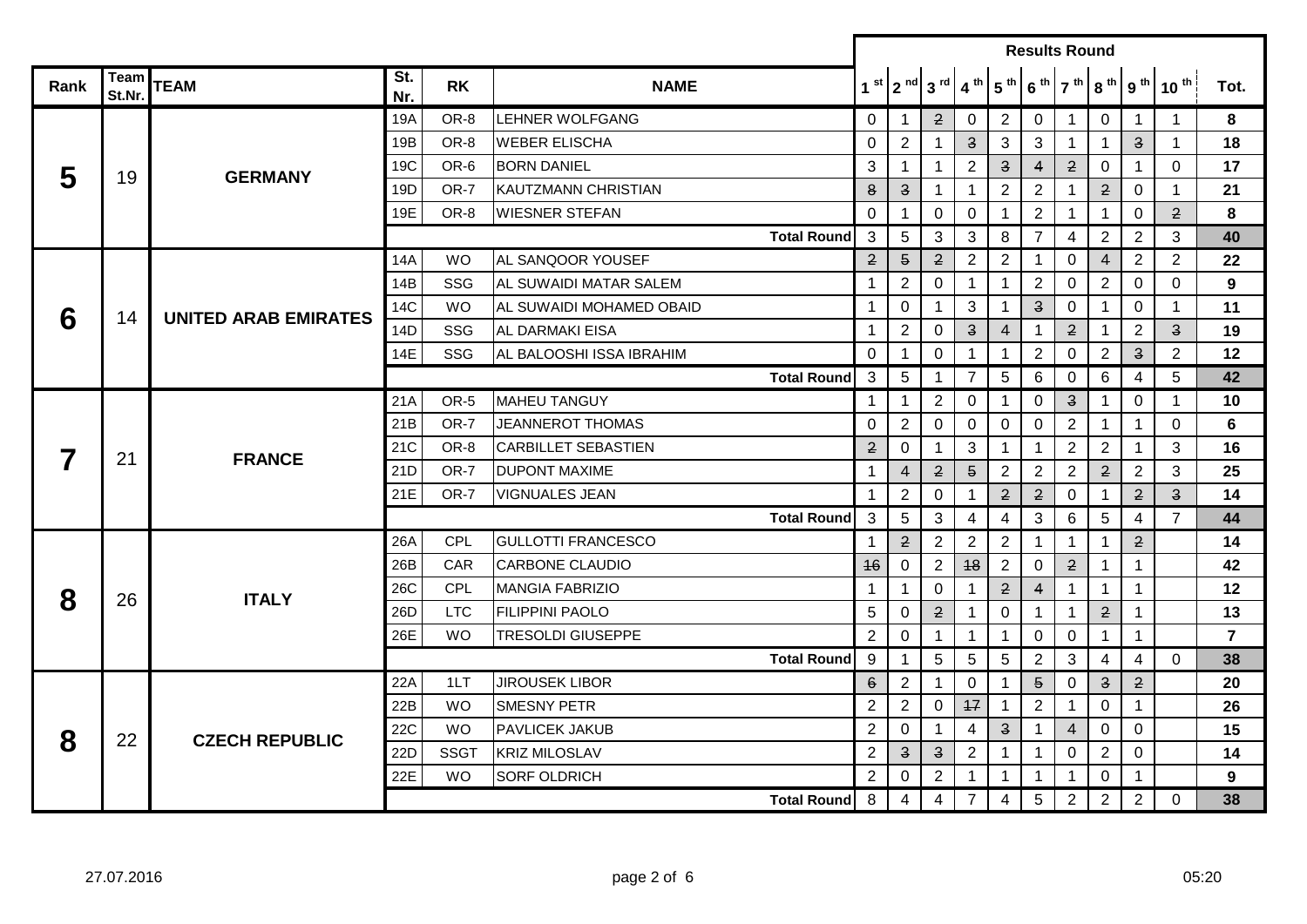|      |                |                |            |             |                                    |                                                                                                                                                                                                                                                                                                                                                                                                                                                                            | <b>Results Round</b>      |                         |                 |                 |                                                                                                                                                                                                                                                                                                                                                                                                    |                       |                |                         |              |                |
|------|----------------|----------------|------------|-------------|------------------------------------|----------------------------------------------------------------------------------------------------------------------------------------------------------------------------------------------------------------------------------------------------------------------------------------------------------------------------------------------------------------------------------------------------------------------------------------------------------------------------|---------------------------|-------------------------|-----------------|-----------------|----------------------------------------------------------------------------------------------------------------------------------------------------------------------------------------------------------------------------------------------------------------------------------------------------------------------------------------------------------------------------------------------------|-----------------------|----------------|-------------------------|--------------|----------------|
| Rank | Team<br>St.Nr. | <b>TEAM</b>    | St.<br>Nr. | <b>RK</b>   | <b>NAME</b>                        |                                                                                                                                                                                                                                                                                                                                                                                                                                                                            |                           | $1st$   $2nd$   $3rd$   | 4 <sup>th</sup> | 5 <sup>th</sup> |                                                                                                                                                                                                                                                                                                                                                                                                    | $7th$ 8 <sup>th</sup> |                | 9 <sup>th</sup>         | $10^{th}$    | Tot.           |
|      |                |                | 23A        | 2LT         | LI JILIAN                          | 18                                                                                                                                                                                                                                                                                                                                                                                                                                                                         | $\overline{0}$            | 0                       | 1               | $\overline{2}$  | $\mathbf{1}$                                                                                                                                                                                                                                                                                                                                                                                       | $\mathbf{1}$          | $\overline{2}$ | $\overline{1}$          |              | 26             |
|      |                |                | 23B        | 2LT         | LU SHANMAO                         | -1                                                                                                                                                                                                                                                                                                                                                                                                                                                                         | $\mathbf 0$               | 1                       | 1               | $\mathbf 1$     | $\overline{\mathbf{3}}$                                                                                                                                                                                                                                                                                                                                                                            | $\mathbf{2}$          | $\mathbf 0$    | $\mathbf 0$             |              | 9              |
| 10   | 23             | <b>CHINA</b>   | 23C        | <b>STD</b>  | ZHANG ZUOLEI                       | $\overline{2}$                                                                                                                                                                                                                                                                                                                                                                                                                                                             | $\overline{f}$            | 1                       | $\mathbf 0$     | 0               | $\mathbf 0$                                                                                                                                                                                                                                                                                                                                                                                        | $\mathbf 0$           | $\mathbf{1}$   | $\overline{\mathbf{3}}$ |              | 14             |
|      |                |                | 23D        | COL         | <b>LIANG YONG</b>                  | 48                                                                                                                                                                                                                                                                                                                                                                                                                                                                         | $\mathbf 1$               | $\mathbf{2}$            | 0               | $\mathbf{2}$    | 0                                                                                                                                                                                                                                                                                                                                                                                                  | $\mathbf{1}$          | 0              | $\mathbf 1$             |              | 25             |
|      |                |                | 23E        | 2LT         | <b>GAO TINABO</b>                  | -1                                                                                                                                                                                                                                                                                                                                                                                                                                                                         | $\mathbf 0$               | $\mathbf 0$             | $\ddagger$      | 0               | $\mathbf{1}$                                                                                                                                                                                                                                                                                                                                                                                       | 0                     | $\overline{2}$ | $\mathbf{1}$            |              | $6\phantom{1}$ |
|      |                |                |            |             | <b>Total Round</b>                 | 22                                                                                                                                                                                                                                                                                                                                                                                                                                                                         | $\mathbf{1}$              | $\overline{2}$          | $\overline{2}$  | $\mathbf{3}$    | $\overline{2}$                                                                                                                                                                                                                                                                                                                                                                                     | $\overline{2}$        | 3              | 3                       | $\mathbf 0$  | 40             |
|      |                |                | 20A        | <b>WO</b>   | AL MAHARBI ISSA                    | 49                                                                                                                                                                                                                                                                                                                                                                                                                                                                         | 0                         | $\Omega$                | $\overline{2}$  | $\overline{2}$  | $\mathbf{3}$                                                                                                                                                                                                                                                                                                                                                                                       | -1                    | $\overline{2}$ | 0                       |              | 29             |
|      |                |                | 20B        | <b>WO</b>   | AL SHAQSI SAID                     | $\mathbf 1$                                                                                                                                                                                                                                                                                                                                                                                                                                                                | $\mathbf 0$               | 3                       | 46              | $\mathbf 0$     | $\overline{2}$                                                                                                                                                                                                                                                                                                                                                                                     | $\mathbf{1}$          | $\mathbf{1}$   | $\overline{2}$          |              | 26             |
| 11   | 20             | <b>OMAN</b>    | 20C        | <b>SSGT</b> | AL MAQBALI ABDULLAH                | 1                                                                                                                                                                                                                                                                                                                                                                                                                                                                          | $\mathbf 0$               | $\mathbf 0$             | 10 <sup>°</sup> | $\overline{2}$  | $\overline{2}$                                                                                                                                                                                                                                                                                                                                                                                     | $\overline{2}$        | $\mathbf 1$    | $\mathbf{1}$            |              | 19             |
|      |                |                | 20D        | <b>SSGT</b> | <b>AL ISMAILI KHAMIS</b>           | $\mathbf 0$                                                                                                                                                                                                                                                                                                                                                                                                                                                                | $\mathbf 0$               | $\overline{\mathbf{3}}$ | $\mathbf 0$     | 0               | $\mathbf{1}$                                                                                                                                                                                                                                                                                                                                                                                       | $\mathbf{1}$          | $\overline{4}$ | $\overline{1}$          |              | 10             |
|      |                |                | 20E        | CPL         | AL MAMARI SALEH                    | 4                                                                                                                                                                                                                                                                                                                                                                                                                                                                          | $\theta$                  | $\overline{0}$          | $\mathbf 0$     | $\bf{8}$        | $\mathbf 1$                                                                                                                                                                                                                                                                                                                                                                                        | -1                    | 0              | $\mathbf 1$             |              | 15             |
|      |                |                |            |             |                                    | 6                                                                                                                                                                                                                                                                                                                                                                                                                                                                          | 0                         | 3                       | 12              | $\overline{4}$  | 6                                                                                                                                                                                                                                                                                                                                                                                                  | 4                     | $\overline{4}$ | 3                       | 0            | 42             |
|      |                |                | 4A         | <b>WO</b>   | <b>SAOUDI MOHAMED</b>              | $\ddot{\theta}$                                                                                                                                                                                                                                                                                                                                                                                                                                                            | $\ensuremath{\mathsf{3}}$ | 1                       | 1               | $\mathbf 0$     | $\mathbf 0$                                                                                                                                                                                                                                                                                                                                                                                        | $\mathbf{1}$          | 4              | $\mathbf 1$             |              | 17             |
|      |                |                | 4B         | <b>WO</b>   | <b>KHELAIFI HOCINE</b>             | 1                                                                                                                                                                                                                                                                                                                                                                                                                                                                          | $\mathbf{1}$              | $\overline{4}$          | 6               | $\overline{2}$  | $\overline{2}$                                                                                                                                                                                                                                                                                                                                                                                     | 3                     | 5 <sup>5</sup> | 3                       |              | 27             |
| 12   | 4              | <b>ALGERIA</b> | 4C         | <b>WO</b>   | <b>CHERIF AISSA</b>                | <b>Total Round</b><br>$\mathcal{F}$<br>3<br>$\overline{\mathbf{3}}$<br>$\mathbf{3}$<br>1<br>$\Omega$<br>1<br>$6\overline{6}$<br>3<br>$\overline{2}$<br>$\overline{2}$<br>1<br>$\mathbf{1}$<br>$\mathbf 1$<br>$\overline{2}$<br>5<br>$\overline{2}$<br>$\mathbf 0$<br>$\mathbf 1$<br>$\mathbf 1$<br>-1<br>5<br>8<br>5<br>5<br>9<br>6<br><b>Total Round</b><br>7<br>$\overline{2}$<br>$\overline{2}$<br>$\overline{2}$<br>5<br>$\mathbf 0$<br>$\overline{4}$<br>$\mathbf{1}$ | -1                        | 4                       |                 | 23              |                                                                                                                                                                                                                                                                                                                                                                                                    |                       |                |                         |              |                |
|      |                |                | 4D         | <b>WO</b>   | <b>ARIFI MESSAOUD</b>              |                                                                                                                                                                                                                                                                                                                                                                                                                                                                            |                           |                         |                 | $\mathbf 1$     | $\overline{2}$                                                                                                                                                                                                                                                                                                                                                                                     |                       | 19             |                         |              |                |
|      |                |                | 4E         | <b>WO</b>   | <b>BOUCHAGOURA LAYACHI</b>         |                                                                                                                                                                                                                                                                                                                                                                                                                                                                            |                           |                         |                 |                 |                                                                                                                                                                                                                                                                                                                                                                                                    |                       | $\mathbf 0$    | $\overline{4}$          |              | 16             |
|      |                |                |            |             |                                    |                                                                                                                                                                                                                                                                                                                                                                                                                                                                            |                           |                         |                 |                 |                                                                                                                                                                                                                                                                                                                                                                                                    |                       | 6              | 10                      | $\mathbf{0}$ | 61             |
|      |                |                | <b>15A</b> | OR-4        | <b>GONZALO REGUERA LUIS MARCOS</b> |                                                                                                                                                                                                                                                                                                                                                                                                                                                                            |                           |                         |                 |                 |                                                                                                                                                                                                                                                                                                                                                                                                    |                       | $\mathbf{1}$   |                         |              | 17             |
|      |                |                | 15B        | OR-4        | FERDANEZ ZALDIVAR ERNESTO          | 1                                                                                                                                                                                                                                                                                                                                                                                                                                                                          | $\overline{2}$            | 3                       | 5               | $\mathbf 1$     | $\overline{0}$                                                                                                                                                                                                                                                                                                                                                                                     |                       | $\overline{2}$ |                         |              | 16             |
| 13   | 15             | <b>SPAIN</b>   | <b>15C</b> | OR-3        | <b>GOMEZ RIVAS MIGUEL ANTONIO</b>  | 4                                                                                                                                                                                                                                                                                                                                                                                                                                                                          | $\mathbf{1}$              | $\mathbf 1$             | 3               | $\mathbf 0$     | 6 <sup>th</sup><br>2<br>$\mathbf{1}$<br>$\overline{1}$<br>2<br>8<br>$\mathbf 1$<br>$\mathbf 0$<br>12<br>$\overline{2}$<br>$\,6\,$<br>6<br>$\mathbf 1$<br>$\mathbf{1}$<br>$\mathbf{1}$<br>$\mathbf{1}$<br>$\overline{2}$<br>48<br>0<br>$\mathbf{2}$<br>$\mathbf 1$<br>$\mathbf{1}$<br>$\overline{1}$<br>$\mathbf{1}$<br>$\mathbf{1}$<br>$\overline{f}$<br>$\mathbf 1$<br>$\mathbf 1$<br>5<br>3<br>4 |                       | 48             |                         |              | 29             |
|      |                |                | 15D        | OR-4        | MARTINEZ CANO JOSE VICENTE         | 4                                                                                                                                                                                                                                                                                                                                                                                                                                                                          | $\overline{2}$            | $\overline{2}$          | 1               |                 |                                                                                                                                                                                                                                                                                                                                                                                                    |                       | $\overline{0}$ |                         |              | 20             |
|      |                |                | 15E        | OR-4        | MOLTO GONZALEZ CHRISTIAN           | $\mathbf 0$                                                                                                                                                                                                                                                                                                                                                                                                                                                                | $\overline{4}$            | $\overline{\mathbf{3}}$ | $6 \theta$      |                 |                                                                                                                                                                                                                                                                                                                                                                                                    |                       | $\mathbf 0$    |                         |              | 27             |
|      |                |                |            |             | <b>Total Round</b>                 | $\overline{7}$                                                                                                                                                                                                                                                                                                                                                                                                                                                             | $\overline{7}$            | 8                       | 14              |                 |                                                                                                                                                                                                                                                                                                                                                                                                    |                       | $\mathbf{3}$   | $\mathbf 0$             | $\mathbf{0}$ | 52             |
|      |                |                | <b>16A</b> | <b>SGT</b>  | <b>EBRAHIM HUSAIN</b>              | $\overline{2}$                                                                                                                                                                                                                                                                                                                                                                                                                                                             | $\overline{2}$            | $\overline{2}$          | $\overline{2}$  |                 |                                                                                                                                                                                                                                                                                                                                                                                                    |                       | $\overline{4}$ |                         |              | 15             |
|      |                |                | 16B        | <b>CPL</b>  | ALTHAWADI AHMED                    | 1                                                                                                                                                                                                                                                                                                                                                                                                                                                                          | 3                         | 1                       | 42              |                 |                                                                                                                                                                                                                                                                                                                                                                                                    |                       | $\mathbf{1}$   |                         |              | 38             |
| 14   | 16             | <b>BAHRAIN</b> | <b>16C</b> | <b>SGM</b>  | <b>MASHRAH KHALID</b>              | 2                                                                                                                                                                                                                                                                                                                                                                                                                                                                          | 8                         | $6\overline{6}$         | 4               |                 |                                                                                                                                                                                                                                                                                                                                                                                                    |                       | $\mathbf 6$    |                         |              | 30             |
|      |                |                | 16D        | <b>SGT</b>  | KHALIFA NASER                      | 4                                                                                                                                                                                                                                                                                                                                                                                                                                                                          | $\overline{7}$            | $\mathbf{1}$            | $\mathbf{1}$    |                 |                                                                                                                                                                                                                                                                                                                                                                                                    |                       | 5              |                         |              | 21             |
|      |                |                | 16E        | <b>SGT</b>  | KHALIFA AA NAJJAR                  | $\overline{2}$                                                                                                                                                                                                                                                                                                                                                                                                                                                             | 0                         | 0                       | 4               |                 |                                                                                                                                                                                                                                                                                                                                                                                                    |                       | $\mathbf 1$    |                         |              | 16             |
|      |                |                |            |             | <b>Total Round</b>                 | $\overline{7}$                                                                                                                                                                                                                                                                                                                                                                                                                                                             | 12 <sup>1</sup>           | 4                       | 11              |                 |                                                                                                                                                                                                                                                                                                                                                                                                    |                       | 11             | 0                       | 0            | 57             |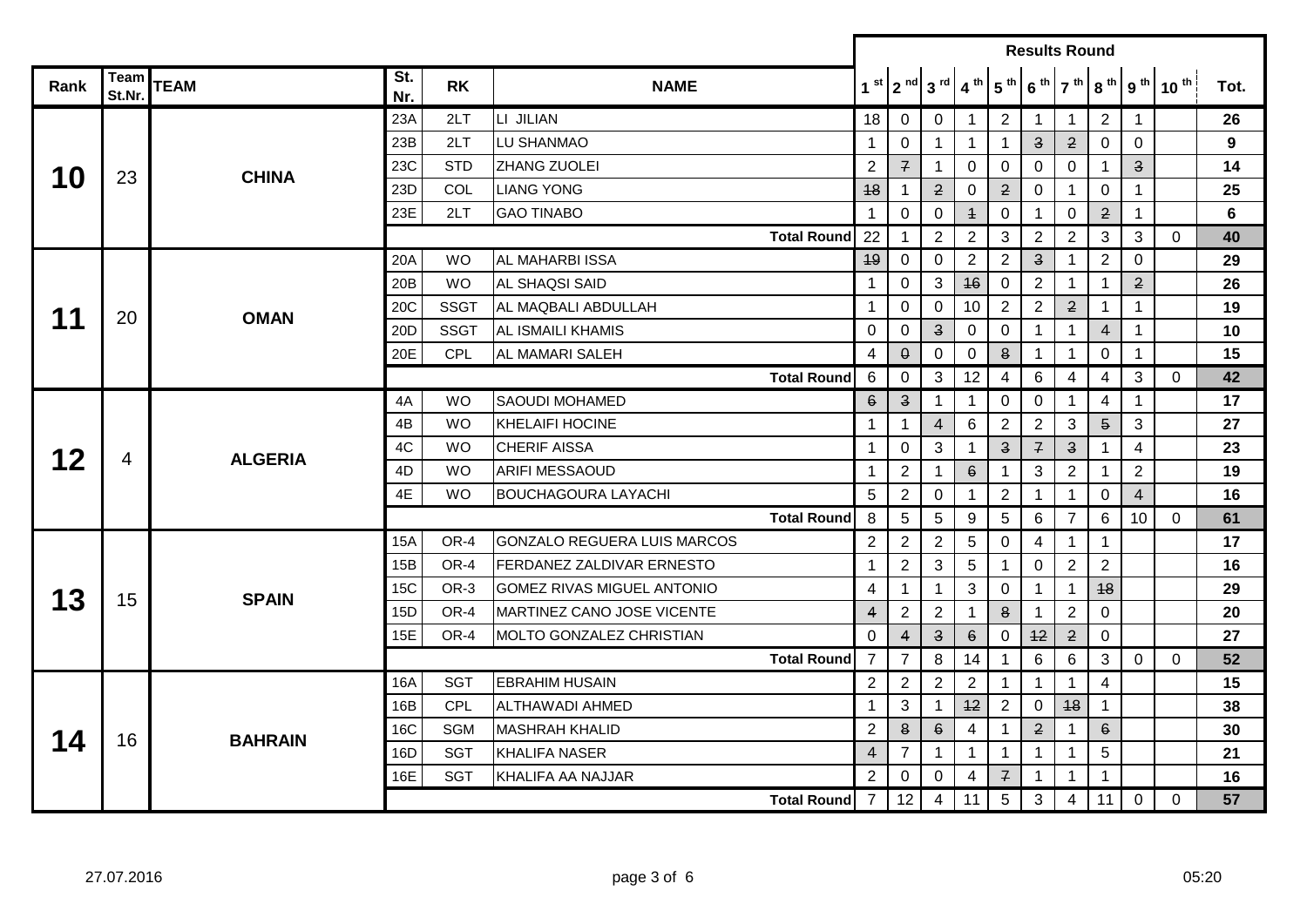|      |                |                    |            |              |                              | <b>Results Round</b>      |                |                                                                                                                                                                                                                                                                                                                                                                                                                                                                                                                         |                 |                                                                                                                                                                                                                                                                                 |                 |                         |                 |                                       |                  |      |
|------|----------------|--------------------|------------|--------------|------------------------------|---------------------------|----------------|-------------------------------------------------------------------------------------------------------------------------------------------------------------------------------------------------------------------------------------------------------------------------------------------------------------------------------------------------------------------------------------------------------------------------------------------------------------------------------------------------------------------------|-----------------|---------------------------------------------------------------------------------------------------------------------------------------------------------------------------------------------------------------------------------------------------------------------------------|-----------------|-------------------------|-----------------|---------------------------------------|------------------|------|
| Rank | Team<br>St.Nr. | <b>TEAM</b>        | St.<br>Nr. | <b>RK</b>    | <b>NAME</b>                  |                           |                | $1st$   $2nd$   $3rd$   $4th$                                                                                                                                                                                                                                                                                                                                                                                                                                                                                           |                 | 5 <sup>th</sup>                                                                                                                                                                                                                                                                 | 6 <sup>th</sup> |                         |                 | $7th$ 8 <sup>th</sup> 9 <sup>th</sup> | 10 <sup>th</sup> | Tot. |
|      |                |                    | 18A        | <b>ADJ</b>   | <b>OUAASTA HICHAM</b>        | $\overline{2}$            | 6              | $\mathbf{2}$                                                                                                                                                                                                                                                                                                                                                                                                                                                                                                            | $6^{\circ}$     | 4                                                                                                                                                                                                                                                                               | $\mathbf{2}$    | $\overline{2}$          | $\mathbf 0$     |                                       |                  | 24   |
|      |                |                    | 18B        | <b>ADJ</b>   | IJAAJAANE LHOUSSAINE         | 2                         | $\overline{2}$ | $\Omega$                                                                                                                                                                                                                                                                                                                                                                                                                                                                                                                | $\mathbf 1$     | 9                                                                                                                                                                                                                                                                               | $\mathbf 1$     | 3                       | $\mathbf{0}$    |                                       |                  | 18   |
| 15   | 18             | <b>MOROCCO</b>     | <b>18C</b> | <b>ADJ</b>   | <b>JELLOUL ABDERRAHIM</b>    | $\overline{5}$            | $\mathbf 1$    | $\mathbf{2}$                                                                                                                                                                                                                                                                                                                                                                                                                                                                                                            | $\overline{2}$  | $\overline{2}$                                                                                                                                                                                                                                                                  |                 | $\mathbf{1}$            | $\overline{2}$  |                                       |                  | 16   |
|      |                |                    | 18D        | <b>ADJ</b>   | <b>AZENNAG MOHAMED</b>       | -1                        | 5              | 1                                                                                                                                                                                                                                                                                                                                                                                                                                                                                                                       | 3               | $\overline{2}$                                                                                                                                                                                                                                                                  | $\mathbf 0$     | $\mathbf{1}$            | $\mathbf{1}$    |                                       |                  | 14   |
|      |                |                    | 18E        | C/C          | <b>EL-HOUASLI ABDERRAHIM</b> | 2                         | 48             | 1                                                                                                                                                                                                                                                                                                                                                                                                                                                                                                                       | 1               | 40                                                                                                                                                                                                                                                                              | $\mathbf 0$     | $\overline{\mathbf{3}}$ | $\overline{1}$  |                                       |                  | 36   |
|      |                |                    |            |              | <b>Total Round</b>           | $\overline{7}$            | 14             | 4                                                                                                                                                                                                                                                                                                                                                                                                                                                                                                                       | $\overline{7}$  | 17                                                                                                                                                                                                                                                                              | $\overline{2}$  | $\overline{7}$          | $\overline{2}$  | $\mathbf 0$                           | $\Omega$         | 60   |
|      |                |                    | 8A         | <b>PVT</b>   | <b>ISLER MATTHIAS</b>        | 13                        | 5              | 1                                                                                                                                                                                                                                                                                                                                                                                                                                                                                                                       | $\overline{2}$  | -1                                                                                                                                                                                                                                                                              | -1              | 0                       | -1              |                                       |                  | 24   |
|      |                |                    | 8B         | <b>PVT</b>   | <b>FORNALLAZ FABIO</b>       | 3                         | $\mathbf 1$    | 3                                                                                                                                                                                                                                                                                                                                                                                                                                                                                                                       | $\mathbf 0$     | $\overline{7}$                                                                                                                                                                                                                                                                  | 5 <sup>5</sup>  | $\overline{4}$          | $\overline{2}$  |                                       |                  | 25   |
| 16   | 8              | <b>SWITZERLAND</b> | 8C         | <b>LTCOL</b> | <b>BAUMANN HANS JÖRG</b>     | 6                         | 1              | $\mathbf 0$                                                                                                                                                                                                                                                                                                                                                                                                                                                                                                             | 3               | 48                                                                                                                                                                                                                                                                              | $\mathbf{1}$    | $\mathbf{1}$            | $\mathbf{1}$    |                                       |                  | 31   |
|      |                |                    | 8D         | <b>PVT</b>   | <b>BAUMANN NICOLAS</b>       | 1                         | 45             | 4                                                                                                                                                                                                                                                                                                                                                                                                                                                                                                                       | 49              | $\mathbf{2}$                                                                                                                                                                                                                                                                    | $\overline{2}$  | $\overline{1}$          | $\overline{2}$  |                                       |                  | 46   |
|      |                |                    | 8E         | 1LT          | <b>WEHREN LUKAS</b>          | 48                        | 10             | $\overline{2}$                                                                                                                                                                                                                                                                                                                                                                                                                                                                                                          | 5               | 13                                                                                                                                                                                                                                                                              | $9^{\circ}$     | 40                      | $\overline{2}$  |                                       |                  | 69   |
|      |                |                    |            |              | <b>Total Round</b>           | 23                        | 17             | $6\phantom{.}6$                                                                                                                                                                                                                                                                                                                                                                                                                                                                                                         | 10 <sup>1</sup> | 23                                                                                                                                                                                                                                                                              | 9               | 6                       | $6\overline{6}$ | $\mathbf 0$                           | $\Omega$         | 100  |
|      |                |                    | <b>9A</b>  | <b>SGT</b>   | <b>CONIL ROBERTO</b>         | 1                         | 1              | $\overline{2}$                                                                                                                                                                                                                                                                                                                                                                                                                                                                                                          | 1               | 5                                                                                                                                                                                                                                                                               | 3               | 3                       | $\mathbf 1$     |                                       |                  | 17   |
|      |                |                    | 9B         | <b>SGT</b>   | <b>WILLIMAN SERGIO</b>       | 6                         | $\overline{2}$ | $\overline{2}$<br>3<br>6<br>$\overline{2}$<br>11<br>4<br>$\overline{2}$<br>$\overline{2}$<br>49<br>$\overline{7}$<br>3<br>3<br>1<br>$\overline{4}$<br>3<br>$\pmb{6}$<br>5<br>$\mathbf 0$<br>$\overline{2}$<br>48<br>$\overline{2}$<br>17<br>$\overline{2}$<br>48<br>$\,6\,$<br>$\bf{8}$<br>3<br>12<br>10<br>18<br>13<br>10<br>18<br>$\mathbf 0$<br>$\overline{2}$<br>$\overline{2}$<br>$\overline{2}$<br>9<br>9<br>$\overline{2}$<br>0<br>$6\overline{6}$<br>$\overline{5}$<br>$\overline{4}$<br>19<br>4<br>$\mathbf 1$ |                 | 36                                                                                                                                                                                                                                                                              |                 |                         |                 |                                       |                  |      |
| 17   | 9              | <b>ARGENTINA</b>   | 9C         | <b>SFC</b>   | <b>PAVES FABIAN</b>          | $\overline{2}$<br>43<br>5 |                |                                                                                                                                                                                                                                                                                                                                                                                                                                                                                                                         |                 |                                                                                                                                                                                                                                                                                 | 39              |                         |                 |                                       |                  |      |
|      |                |                    | 9D         | <b>MCPO</b>  | <b>BALLARI JORGE</b>         |                           |                |                                                                                                                                                                                                                                                                                                                                                                                                                                                                                                                         |                 | 51                                                                                                                                                                                                                                                                              |                 |                         |                 |                                       |                  |      |
|      |                |                    | 9E         | <b>MCPO</b>  | PEREZ JUAN                   |                           |                |                                                                                                                                                                                                                                                                                                                                                                                                                                                                                                                         |                 |                                                                                                                                                                                                                                                                                 |                 |                         | 61              |                                       |                  |      |
|      |                |                    |            |              | <b>Total Round</b>           | 14                        | 6              |                                                                                                                                                                                                                                                                                                                                                                                                                                                                                                                         |                 |                                                                                                                                                                                                                                                                                 |                 |                         |                 |                                       | $\Omega$         | 101  |
|      |                |                    | 10A        | <b>PVT</b>   | <b>SUPRIO SUPRIO</b>         | 3                         |                |                                                                                                                                                                                                                                                                                                                                                                                                                                                                                                                         |                 |                                                                                                                                                                                                                                                                                 |                 |                         |                 |                                       |                  | 29   |
|      |                |                    | 10B        | <b>SGM</b>   | <b>ERPINTONO MUDJI</b>       | 17                        | 17             |                                                                                                                                                                                                                                                                                                                                                                                                                                                                                                                         |                 |                                                                                                                                                                                                                                                                                 |                 |                         |                 |                                       |                  | 73   |
| 18   | 10             | <b>INDONESIA</b>   | 10C        | PVT          | <b>DODA ISMAIL</b>           | 1                         | 4              | 0                                                                                                                                                                                                                                                                                                                                                                                                                                                                                                                       | 1               | 5<br>2<br>3<br>3<br>0<br>4<br>-1<br>48<br>3<br>49<br>$\mathbf{1}$<br>36<br>12<br>5<br>10<br>$\overline{2}$<br>3<br>$\mathcal{F}$<br>$\overline{7}$<br>$\overline{2}$<br>$\overline{7}$<br>3<br>6<br>$\overline{7}$<br>$\overline{5}$<br>47<br>0<br>3<br>3<br>$\mathbf{9}$<br>-1 |                 |                         | 17              |                                       |                  |      |
|      |                |                    | 10D        | <b>CPT</b>   | WARDANI WARDANI              | 48                        | 5              | 8                                                                                                                                                                                                                                                                                                                                                                                                                                                                                                                       |                 |                                                                                                                                                                                                                                                                                 |                 |                         |                 |                                       |                  | 40   |
|      |                |                    | 10E        | <b>CPT</b>   | <b>SURADI SURADI</b>         | 2                         | 1              | 5                                                                                                                                                                                                                                                                                                                                                                                                                                                                                                                       | $\overline{2}$  |                                                                                                                                                                                                                                                                                 |                 |                         |                 |                                       |                  | 51   |
|      |                |                    |            |              | <b>Total Round</b>           | 23                        | 12             | 11                                                                                                                                                                                                                                                                                                                                                                                                                                                                                                                      | $6\phantom{1}6$ |                                                                                                                                                                                                                                                                                 |                 |                         |                 | $\mathbf 0$                           | $\Omega$         | 115  |
|      |                |                    | <b>13A</b> | <b>MAJ</b>   | <b>ANDERSEN BJARNE</b>       | $\overline{7}$            | $\overline{2}$ | 6                                                                                                                                                                                                                                                                                                                                                                                                                                                                                                                       | $\mathbf 0$     |                                                                                                                                                                                                                                                                                 |                 |                         |                 |                                       |                  | 34   |
|      |                |                    | 13B        | WO II        | <b>KROGH MORTEN</b>          | 49                        | 7              | 12                                                                                                                                                                                                                                                                                                                                                                                                                                                                                                                      | 49              |                                                                                                                                                                                                                                                                                 |                 |                         |                 |                                       |                  | 75   |
| 19   | 13             | <b>DENMARK</b>     | 13C        | WO II        | SOEEBY MIKKELSEN MARTIN      | 4                         | 9              | 6                                                                                                                                                                                                                                                                                                                                                                                                                                                                                                                       | 3               |                                                                                                                                                                                                                                                                                 |                 |                         |                 |                                       |                  | 51   |
|      |                |                    | 13D        | WO II        | BEHRENDT PETERSEN JOHN       | 3                         | 44             | 6                                                                                                                                                                                                                                                                                                                                                                                                                                                                                                                       | 3               |                                                                                                                                                                                                                                                                                 |                 |                         |                 |                                       |                  | 42   |
|      |                |                    | 13E        | WO II        | <b>PETERSEN MICHAEL</b>      | 3                         | 4              | 8                                                                                                                                                                                                                                                                                                                                                                                                                                                                                                                       | 4               | 0                                                                                                                                                                                                                                                                               | $\overline{2}$  |                         | $\mathbf{2}$    |                                       |                  | 24   |
|      |                |                    |            |              | Total Round 17               |                           | 22             | 26                                                                                                                                                                                                                                                                                                                                                                                                                                                                                                                      | 10 <sup>1</sup> | 3                                                                                                                                                                                                                                                                               | 10 <sup>°</sup> | 17                      | 19              | 0                                     | 0                | 124  |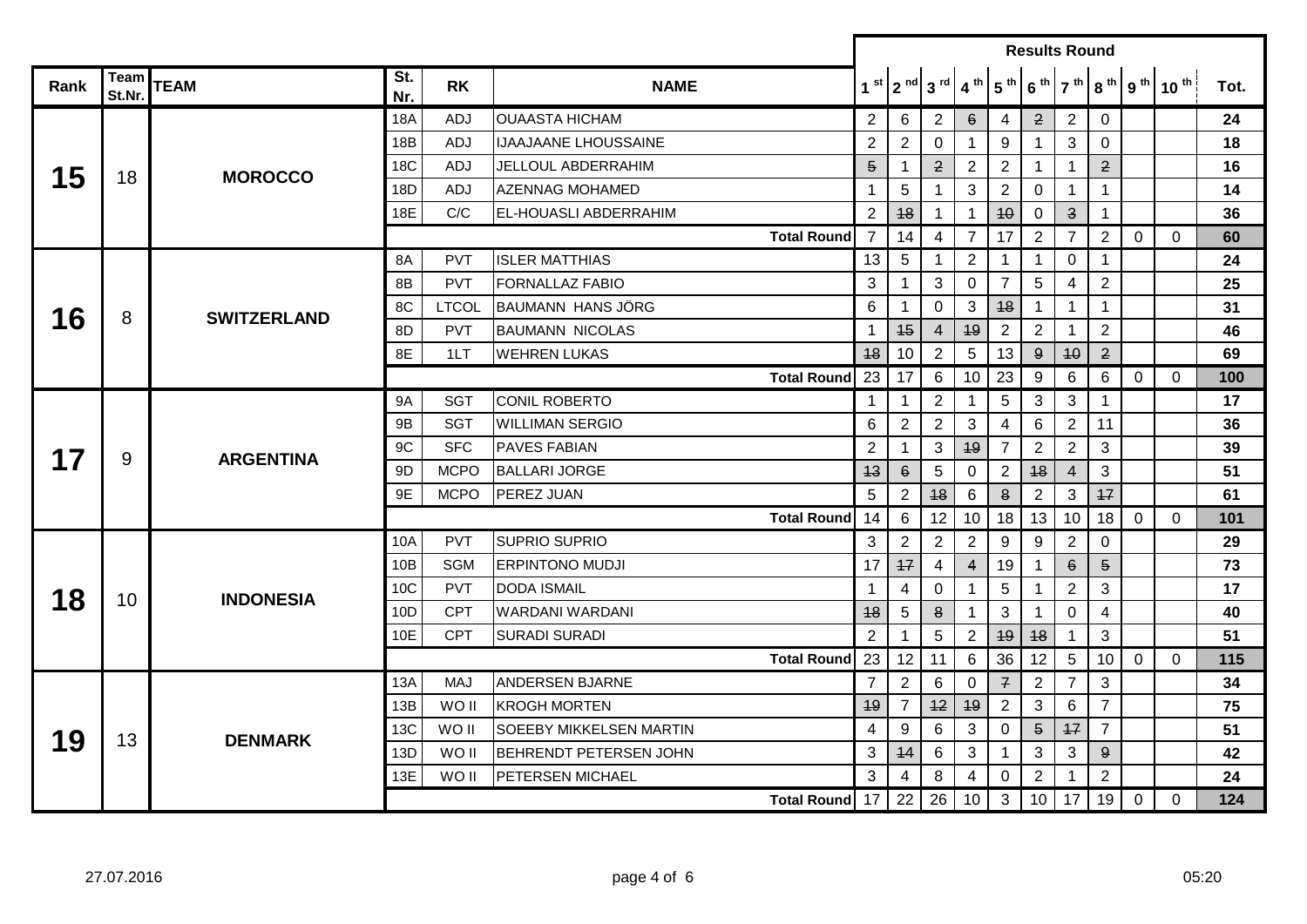|      |                |                   |            |             |                             |                                                                                                                                                                                                                                                                                                                                                                                                                                                                                                                                              |                 |                 |                 |                               | <b>Results Round</b> |                 |                                                       |                |                 |              |      |  |  |  |
|------|----------------|-------------------|------------|-------------|-----------------------------|----------------------------------------------------------------------------------------------------------------------------------------------------------------------------------------------------------------------------------------------------------------------------------------------------------------------------------------------------------------------------------------------------------------------------------------------------------------------------------------------------------------------------------------------|-----------------|-----------------|-----------------|-------------------------------|----------------------|-----------------|-------------------------------------------------------|----------------|-----------------|--------------|------|--|--|--|
| Rank | Team<br>St.Nr. | <b>TEAM</b>       | St.<br>Nr. | <b>RK</b>   | <b>NAME</b>                 |                                                                                                                                                                                                                                                                                                                                                                                                                                                                                                                                              |                 |                 |                 | $1st$   $2nd$   $3rd$   $4th$ |                      |                 | $5th$ 6 <sup>th</sup> 7 <sup>th</sup> 8 <sup>th</sup> |                | 9 <sup>th</sup> | $10^{th}$    | Tot. |  |  |  |
|      |                |                   | <b>11A</b> | <b>WO</b>   | <b>JANICIJEVIC MIROLJUB</b> |                                                                                                                                                                                                                                                                                                                                                                                                                                                                                                                                              | 4               | $\mathbf{2}$    | 6               | $\overline{7}$                | 48                   | $\overline{4}$  | $\mathbf{1}$                                          | $\mathbf 0$    |                 |              | 42   |  |  |  |
|      |                |                   | 11B        | <b>SGT</b>  | <b>CVETKOVIC DEJAN</b>      |                                                                                                                                                                                                                                                                                                                                                                                                                                                                                                                                              | 8               | $\overline{f}$  | 40              | 3                             | 3                    | $\mathbf{1}$    | $\mathcal{F}$                                         | $\overline{7}$ |                 |              | 46   |  |  |  |
|      | 11             | <b>SERBIA</b>     | 11C        | <b>WO</b>   | SVETOZAREVIC MILAN          |                                                                                                                                                                                                                                                                                                                                                                                                                                                                                                                                              | 4               | $\overline{2}$  | 1               | 17                            | 11                   | 4               | $\mathbf{1}$                                          | 3              |                 |              | 43   |  |  |  |
| 20   |                |                   | 11D        | <b>LTC</b>  | <b>JOVANOVIC SLOBODAN</b>   |                                                                                                                                                                                                                                                                                                                                                                                                                                                                                                                                              | $4\theta$       | 0               | $\overline{2}$  | 48                            | $\overline{2}$       | $6^{\circ}$     | 5                                                     | 45             |                 |              | 58   |  |  |  |
|      |                |                   | 11E        | SSG         | <b>MITIC IVAN</b>           |                                                                                                                                                                                                                                                                                                                                                                                                                                                                                                                                              | 3               | 6               | 6               | 5                             | 3                    | 3               | 3                                                     | 6              |                 |              | 35   |  |  |  |
|      |                |                   |            |             | <b>Total Round</b>          |                                                                                                                                                                                                                                                                                                                                                                                                                                                                                                                                              | 19              | 10 <sup>1</sup> | 15 <sup>1</sup> | 32                            | 19                   | 12 <sup>2</sup> | 10 <sup>1</sup>                                       | 16             | $\mathbf 0$     | $\mathbf{0}$ | 133  |  |  |  |
|      |                |                   | 12A        | <b>SGM</b>  | LEE PEEL WOO                |                                                                                                                                                                                                                                                                                                                                                                                                                                                                                                                                              | 5               | 3               | 4               | 17                            | 19                   | $4\theta$       |                                                       | $\overline{2}$ |                 |              | 61   |  |  |  |
|      |                |                   | 12B        | <b>MSG</b>  | <b>KIM HEE SUK</b>          |                                                                                                                                                                                                                                                                                                                                                                                                                                                                                                                                              |                 | $\overline{2}$  | $\overline{5}$  | $\Omega$                      | 49                   | 0               | 0                                                     | 48             |                 |              | 46   |  |  |  |
| 21   | 12             | <b>KOREA.R</b>    | 12C        | <b>MSG</b>  | <b>KANG GI HUN</b>          |                                                                                                                                                                                                                                                                                                                                                                                                                                                                                                                                              |                 | 3               | 0               | 3                             | 18                   | 2 <sup>7</sup>  | $\overline{4}$                                        | $\overline{2}$ |                 |              | 33   |  |  |  |
|      |                |                   | 12D        | <b>MSG</b>  | HAN JONG GU                 | $\overline{2}$<br>1<br>5<br>$\mathcal{F}$<br>$\overline{2}$<br>$\overline{2}$<br>48<br>10<br>$\mathbf 0$<br>1<br>2<br>3<br>9<br>3<br>$\overline{2}$<br>48<br>18<br>0<br>8<br>21<br>57<br>$\overline{2}$<br>$\overline{7}$<br>17<br>13<br><b>Total Round</b><br>11<br>$\overline{2}$<br>$\overline{7}$<br>3<br>3<br>$\overline{2}$<br>3<br>$\mathbf 0$<br>0<br>3<br>$6\phantom{1}6$<br>8<br>5<br>3<br>$\overline{7}$<br>$\overline{4}$<br>$\mathbf{1}$<br>$\overline{2}$<br>$\overline{7}$<br>17<br>3<br>$\mathbf 0$<br>0<br>1<br>$\mathbf 1$ |                 |                 | 45              |                               |                      |                 |                                                       |                |                 |              |      |  |  |  |
|      |                |                   | 12E        | <b>MSG</b>  | ROH SEUNG KYU               |                                                                                                                                                                                                                                                                                                                                                                                                                                                                                                                                              |                 |                 |                 |                               |                      |                 |                                                       |                |                 |              | 55   |  |  |  |
|      |                |                   |            |             |                             |                                                                                                                                                                                                                                                                                                                                                                                                                                                                                                                                              |                 |                 |                 |                               |                      |                 |                                                       |                | 0               | $\Omega$     | 136  |  |  |  |
|      |                |                   | 3A         | <b>LT</b>   | <b>TYAN ALEXEY</b>          |                                                                                                                                                                                                                                                                                                                                                                                                                                                                                                                                              |                 |                 |                 |                               |                      |                 |                                                       |                |                 |              | 20   |  |  |  |
|      |                |                   | 3B         | <b>MAJ</b>  | <b>ABDRAIMOV AZAMAT</b>     |                                                                                                                                                                                                                                                                                                                                                                                                                                                                                                                                              |                 |                 |                 |                               |                      |                 |                                                       |                |                 |              | 37   |  |  |  |
| 22   | 3              | <b>KAZAKHSTAN</b> | 3C         | <b>JSGT</b> | <b>ISLAMOV DENIS</b>        |                                                                                                                                                                                                                                                                                                                                                                                                                                                                                                                                              |                 |                 |                 |                               |                      |                 |                                                       |                |                 |              | 31   |  |  |  |
|      |                |                   | 3D         | <b>WO</b>   | <b>BOLOTNOV SERGEY</b>      | $\overline{7}$<br>3<br>$\overline{2}$<br>18<br>17<br>18<br>6<br>49<br>49<br>49<br>49<br>49<br>49<br>49<br>26<br>23<br>26<br>8<br>29<br>26<br><b>Total Round</b><br>11<br>3                                                                                                                                                                                                                                                                                                                                                                   | 18              |                 |                 | 89                            |                      |                 |                                                       |                |                 |              |      |  |  |  |
|      |                |                   | 3E<br>X X  |             |                             |                                                                                                                                                                                                                                                                                                                                                                                                                                                                                                                                              |                 |                 |                 |                               | 49                   |                 |                                                       | 152            |                 |              |      |  |  |  |
|      |                |                   |            |             |                             |                                                                                                                                                                                                                                                                                                                                                                                                                                                                                                                                              |                 |                 |                 |                               |                      |                 |                                                       | 28             | $\mathbf 0$     | $\mathbf 0$  | 177  |  |  |  |
|      |                |                   | 5A         | <b>SL</b>   | PIYASUNDARA SAMPATH         |                                                                                                                                                                                                                                                                                                                                                                                                                                                                                                                                              |                 | 18              | 17 <sup>1</sup> | 19 <sup>1</sup>               | 18                   | 18              | $\mathbf{1}$                                          | 11             |                 |              | 105  |  |  |  |
|      |                |                   | 5B         | <b>SGT</b>  | AMARASINGHE HARISCHCHANDRA  |                                                                                                                                                                                                                                                                                                                                                                                                                                                                                                                                              | 18              | 17 <sup>1</sup> | 18              | 10 <sup>1</sup>               | 19                   | 17              | 17                                                    | 17             |                 |              | 133  |  |  |  |
| 23   | 5              | <b>SRI LANKA</b>  | 5C         | <b>SGT</b>  | LIYANARACHCHI SAGARA        |                                                                                                                                                                                                                                                                                                                                                                                                                                                                                                                                              | 18              | 3               | 9               | 19                            | 19                   | 18              | 19                                                    | 19             |                 |              | 124  |  |  |  |
|      |                |                   | 5D         | <b>SGT</b>  | <b>BASNAYAKA ARUNA</b>      |                                                                                                                                                                                                                                                                                                                                                                                                                                                                                                                                              | 49              | 49              | 49              | 49                            | 19                   | 19              | 19                                                    | 19             |                 |              | 152  |  |  |  |
|      |                |                   | 5E         | <b>SGT</b>  | SENAVIRATHNE AMAL BANDARA   |                                                                                                                                                                                                                                                                                                                                                                                                                                                                                                                                              | 18              | 13              | 17              | 18                            | 49                   | 49              | 49                                                    | 49             |                 |              | 142  |  |  |  |
|      |                |                   |            |             | <b>Total Round</b>          | 57                                                                                                                                                                                                                                                                                                                                                                                                                                                                                                                                           |                 | 51              | 61              | 66                            | 75                   | 72              | 56                                                    | 66             | $\mathbf 0$     | $\Omega$     | 504  |  |  |  |
|      |                |                   | 6A         | <b>CPT</b>  | <b>MONIR HAJ</b>            |                                                                                                                                                                                                                                                                                                                                                                                                                                                                                                                                              | 18              | 17              | $\overline{5}$  | 19                            | 18                   | 18              | $\overline{7}$                                        | $\overline{7}$ |                 |              | 109  |  |  |  |
|      |                |                   | 6B         | <b>CPT</b>  | ZAFFER ABDALRAZEQ           |                                                                                                                                                                                                                                                                                                                                                                                                                                                                                                                                              | 17 I            | 17              | 8               | 17 <sup>1</sup>               | 17                   | 17              | 18                                                    | 19             |                 |              | 130  |  |  |  |
| 24   | 6              | <b>PALESTINE</b>  | 6C         | <b>CPT</b>  | ABUARRA ABDALLATIF          |                                                                                                                                                                                                                                                                                                                                                                                                                                                                                                                                              | 19 <sup>1</sup> | 19              | 19              | 19                            | 19                   | 19              | 19                                                    | 19             |                 |              | 152  |  |  |  |
|      |                |                   | 6D         | 1LT         | <b>MAHDI AZAAR</b>          |                                                                                                                                                                                                                                                                                                                                                                                                                                                                                                                                              | 19              | 19              | 19 <sup>°</sup> | 19                            | 19                   | 19              | 19                                                    | 19             |                 |              | 152  |  |  |  |
|      |                |                   | 6E         |             | XX                          |                                                                                                                                                                                                                                                                                                                                                                                                                                                                                                                                              | 49              | 49              | 49              | 49                            | 49                   | 49              | 49                                                    | 49             |                 |              | 152  |  |  |  |
|      |                |                   |            |             | Total Round 73   72         |                                                                                                                                                                                                                                                                                                                                                                                                                                                                                                                                              |                 |                 | 51              | 74                            | 73                   | 73              | 63                                                    | 64             | 0               | $\Omega$     | 543  |  |  |  |